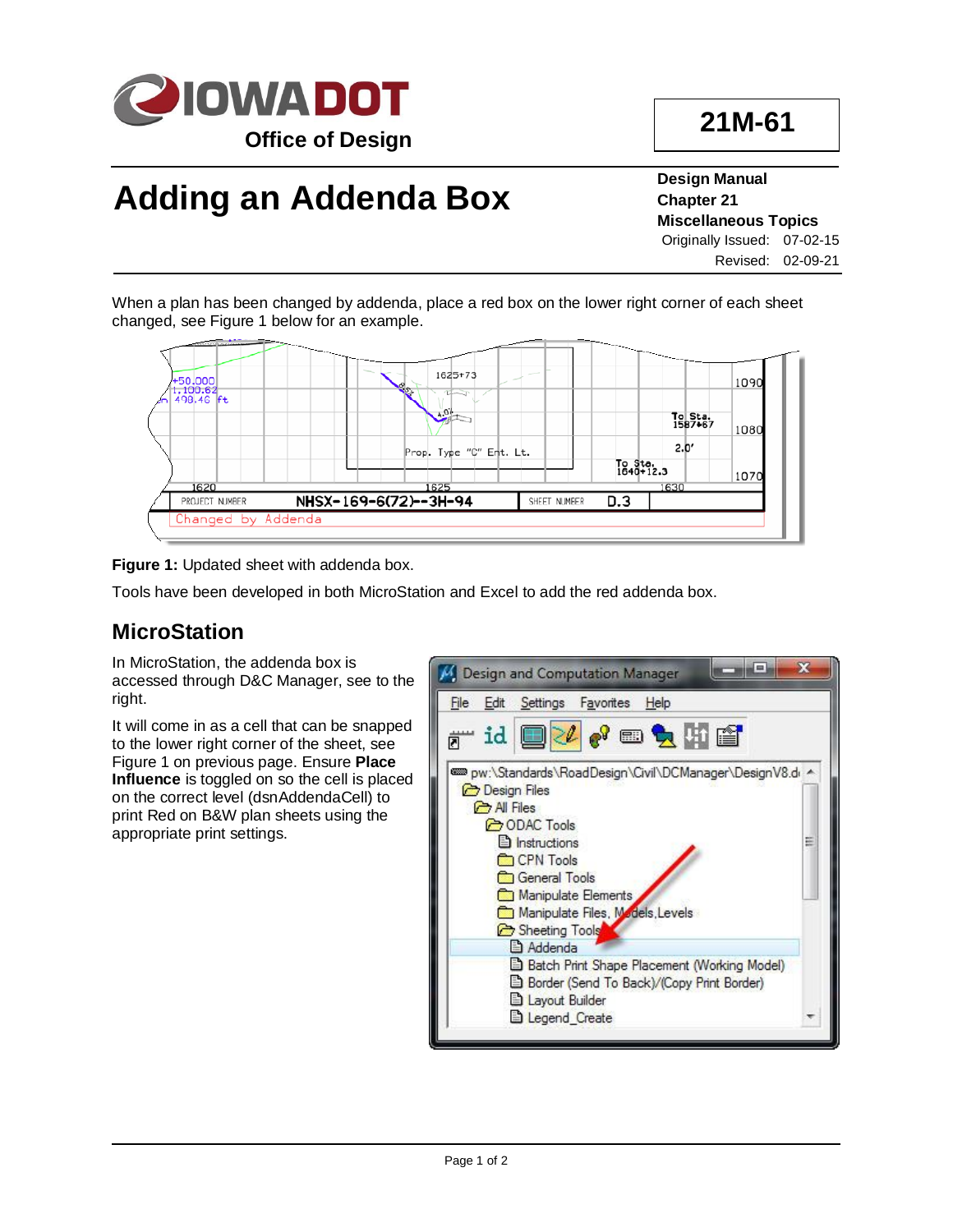When printing Black & White sheets, this cell is intended to remain Red in color to make it more visible. This is accomplished by using the Batch Print configuration **11x17\_bw\_AddendumRed\_PDF\_Plots**. The addenda cell must be on the Microstation level **dsnAddendaCell** for this to properly print as red using this Black & White printing setting.

Color plan sheets will use the same print settings as if the addenda cell was not added, **11x17\_clr\_overrides\_PDF\_Plots.**



### **Excel**

In Excel, the tool can be accessed at the location shown below:



The tool will place the cell on the current sheet with which the selected cell(s) are associated. When the PDFs are published the cell will print red.